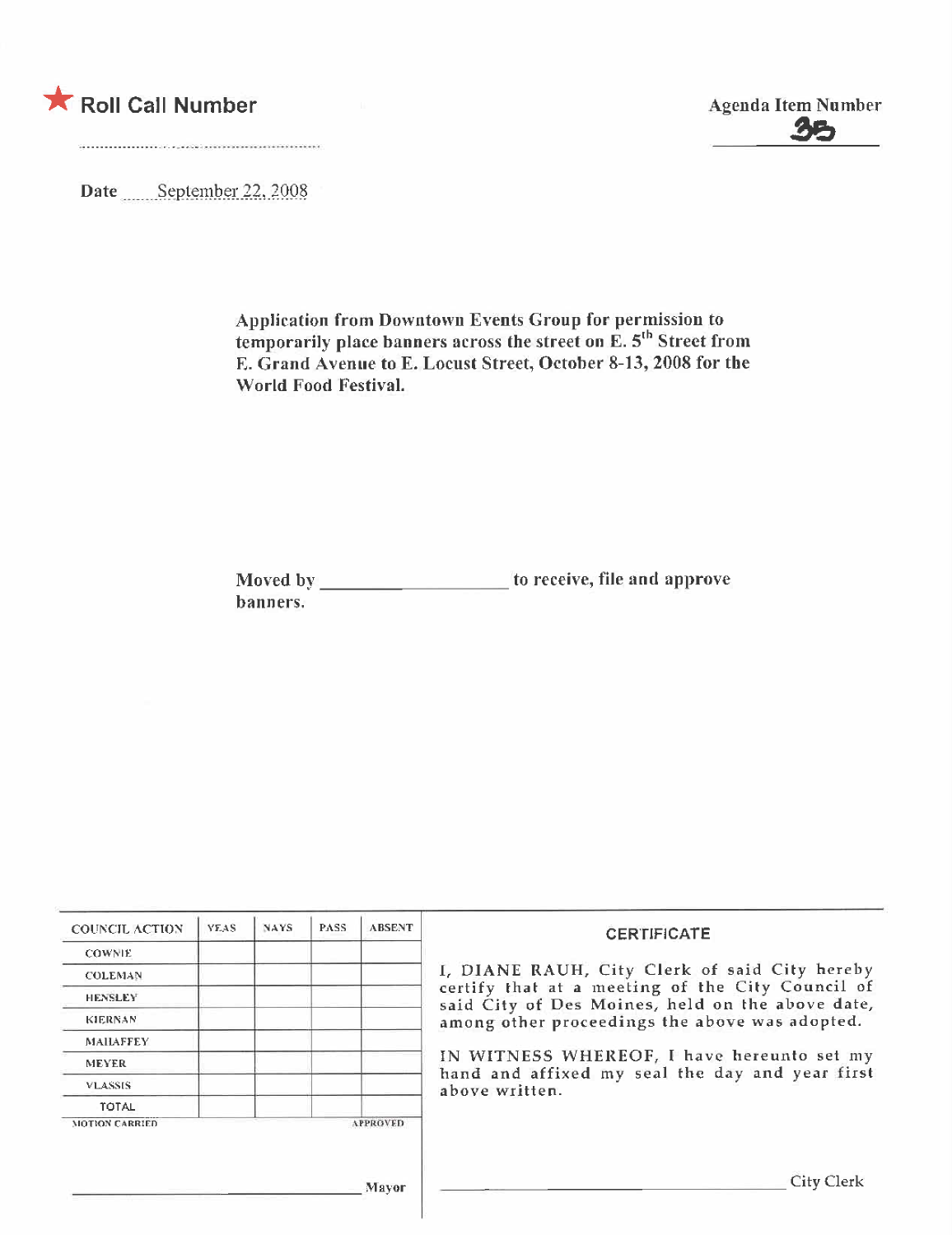

**City of Des Moines** Application for Permission to Temporarily Place Banner(s) or Item(s) Over/Across Public Street and/or Right-of-Way

## Please submit application 45 days in advance **Print or Type**

| Applicant:                                     | DOWNTOWN EVENTS Group                                                                   |  |  |
|------------------------------------------------|-----------------------------------------------------------------------------------------|--|--|
| Address:                                       | 700 Locust, Ste, 100 Des Moines 50509                                                   |  |  |
|                                                | Contact Person: Beth Johnson Alternate Contact: Stephen King                            |  |  |
|                                                | Daytime Telephone: $286 - 4946$ Cell: $681 - 9428$                                      |  |  |
| E-Mail Address: bjohnson@downtcwnFax: 286-4942 |                                                                                         |  |  |
|                                                | Date(s) the banner(s) or item(s) will be displayed: $\frac{10}{8} - \frac{10}{13}$ 2008 |  |  |

Purpose of the banner(s) or item(s): World Food Festival flags of the world,

Preferred Location: Please provide a map or diagram of the street indicating banner location. E. LOCUST St. from E. 3rd St to E. 6th St. and E. 5th st. from E. Grand to E. Walnut.

How will the banner(s) or item(s) be anchored?

FLAGS ARE Attached to A Rope with Zipties and tied to If you plan to anchor to the utility pole, please provide written permission from the Pales, utility company or from the City (if poles are City-owned). Such permission is not a substitute for meeting the requirements for receiving this permit.

Size of  $banner(s)$  or item(s): EACH FIAG ON the Rope  $(s, s' \times s'$  and will hang vertically.

Specifications of banner(s) or item(s):

Type of Material: Light weight nylon fabric

Number of grommets used to secure banner or item: EACH Flag has 3 grommets And Will Be Attached at the

Sketch of banner or item design: Will you need electricity provided for your item? If electricity is necessary, how would it be obtained:

No Electricity Required. Photo Attached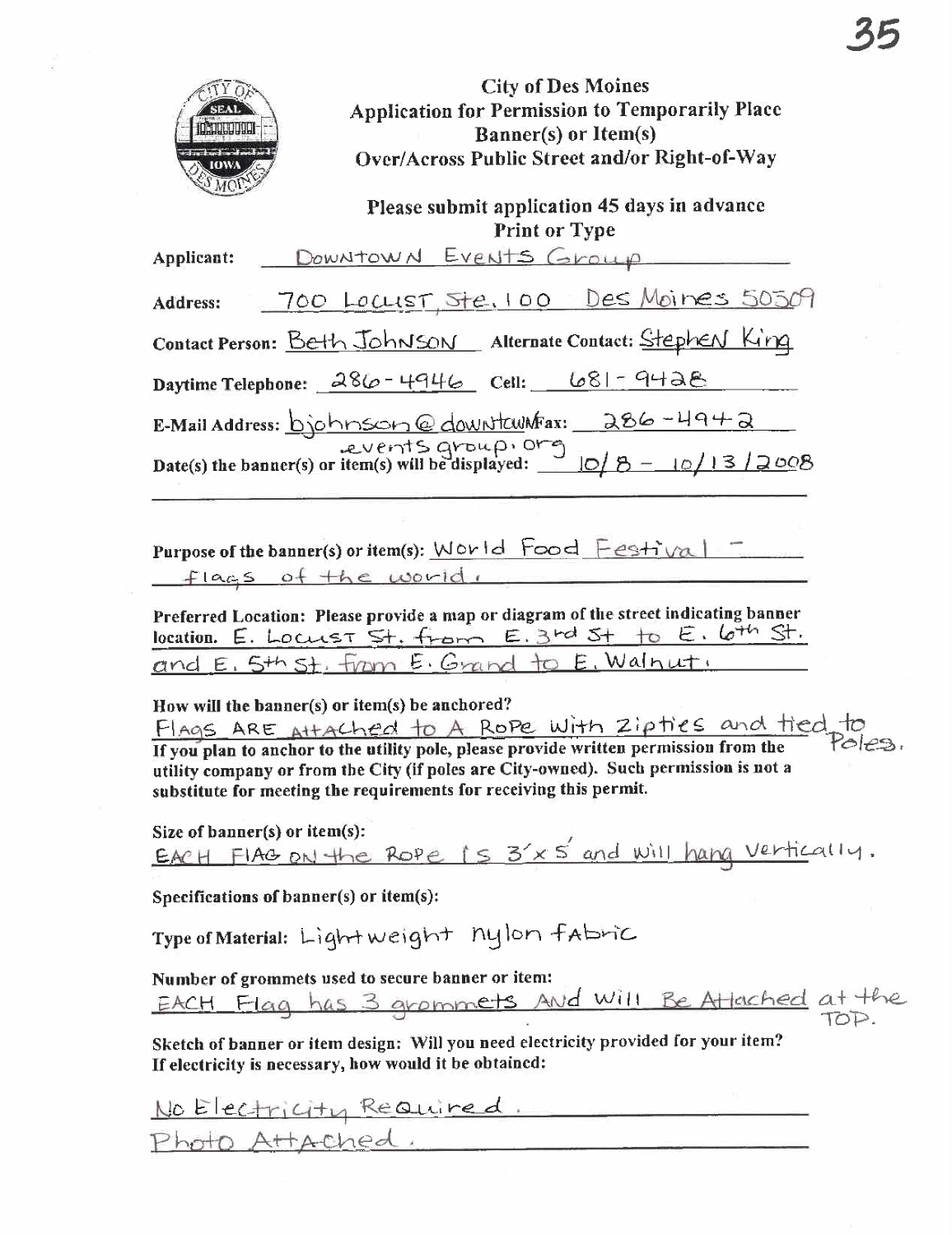### Indemnifcation:

To the fullest extent permitted by law, the Applicant agrees to defend, pay on behalf of, indemnify, and hold harmless the City of Des Moines, Iowa against any and all claims, demands, suites, or loss, including any and all outlay and expense connected therewith, by reason of personal injury, bodily injury or death, and property damage, which arises out of the Applicant erecting, displaying, maintaining and removing banner or item display.

#### Insurance:

A Certificate of Insurance to demonstrate compliance with these requirements shall be submitted to the City's Risk Management Office. Applicant shall purchase and maintain during the period of the banner or item display, including erection, display and removal of banner or item. General Liability Insurance with a limit of no less than \$500,000 per occurrence and/or aggregate, Automobile Liabilty Insurance for owned (if applicable), non-owned and hired vehicles with a limit of no less than \$500,000 per occurrence. Both the General and Automobile Liabilty Insurance policies shall include Contractual Liabilty coverage equivalent to that included in a standard ISO insurance form with the General Liabilty edition date being no earlier than 1998, unless otherwise approved by the City of Des Moines, Iowa. If the banner or item display is part of a special event for which a Street Use Permit is granted the insurance required for the Street Use Permit will be considered to also cover insurance otherwise required for this permit.

Applicant agrees to provide all maintenance and upkeep of the banner(s) or item(s) for the duration that the banner(s) or item(s) is in place. Banner(s) or item(s) may be removed at the expense of the applicant if required by the City.

Signature de trinsiere de la SISIOS

Date

Please return to City Clerk's Office 400 Robert D. Ray Drive Des Moines, IA 50309 Phone: (515) 283-4209, Ext. 7 Fax: (515) 237-1645

FOR OFFICE USE ONLY: Traffic Division approval: Risk Management approval: City Council approval: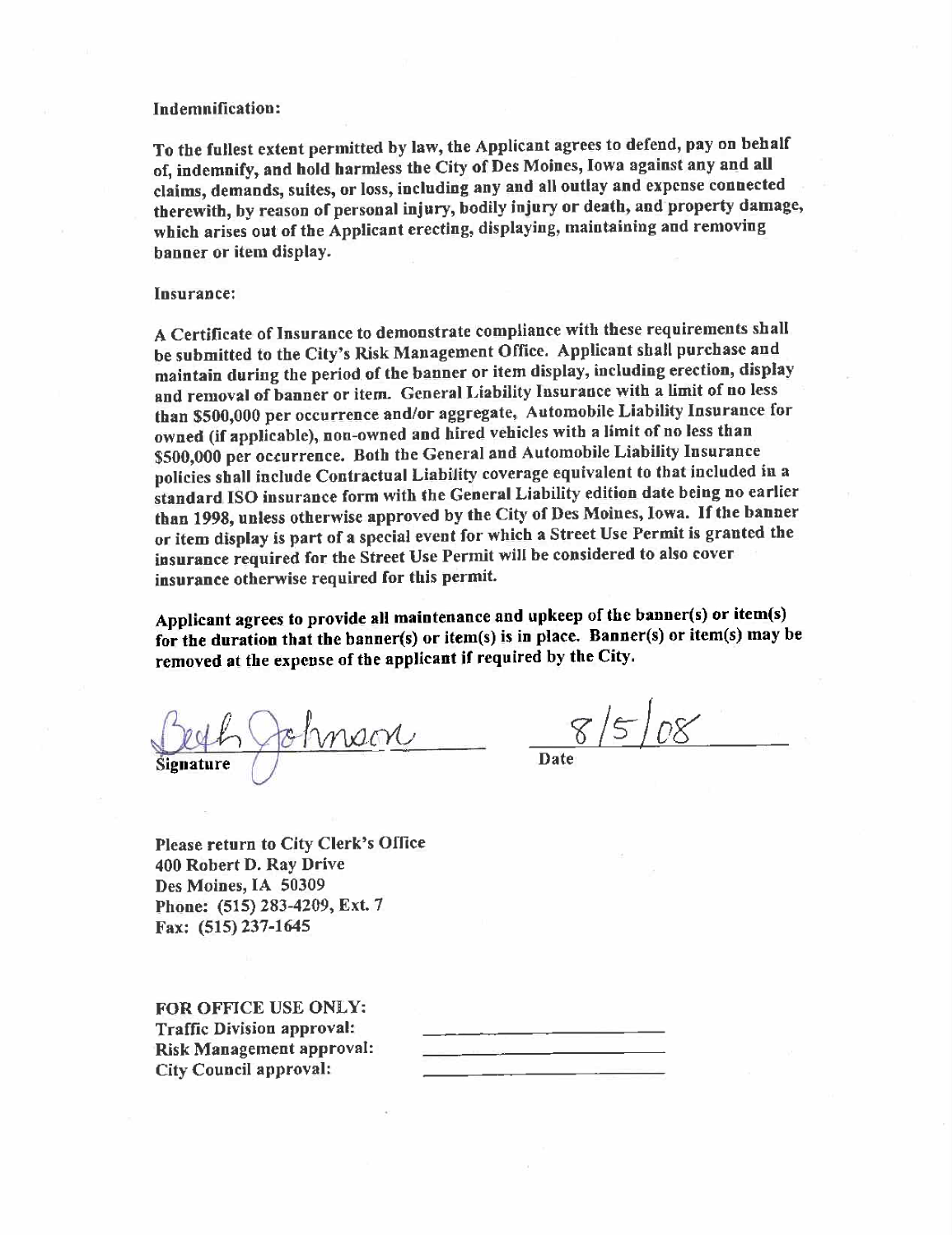# **ACORD**<sub>"</sub> CERTIFICATE OF LIABILITY INSURANCE

| <b>PRODUCER</b>                         | $1 - 800 - 247 - 7756$ | THIS CERTIFICATE IS ISSUED AS A MATTER OF INFORMATION                                                    |       |  |  |
|-----------------------------------------|------------------------|----------------------------------------------------------------------------------------------------------|-------|--|--|
| Holmes Murphy & Assoc - WDM             |                        | ONLY AND CONFERS NO RIGHTS UPON THE CERTIFICATE                                                          |       |  |  |
| PO Box 9207                             |                        | HOLDER. THIS CERTIFICATE DOES NOT AMEND. EXTEND OR<br>ALTER THE COVERAGE AFFORDED BY THE POLICIES BELOW. |       |  |  |
| Des Moines, IA 50306-9207<br>Dave Olson |                        | <b>INSURERS AFFORDING COVERAGE</b>                                                                       | NAIC# |  |  |
| <b>INSURED</b>                          |                        | INSURER A Philadelphia Insurance Company                                                                 |       |  |  |
| Greater Des Moines Partnership          |                        | INSURER B Acuity                                                                                         |       |  |  |
| 700 Locust St., Suite 100               |                        | <b>INSURER C:</b>                                                                                        |       |  |  |
| Des Moines, IA 50309                    |                        | <b>INSURER D</b>                                                                                         |       |  |  |
|                                         |                        | <b>INSURER E.</b>                                                                                        |       |  |  |

#### **COVERAGES**

THE POLICIES OF INSURANCE LISTED BELOW HAVE BEEN ISSUED TO THE INSURED NAMED ABOVE FOR THE POLICY PERIOD INDICATED, NOTWITHSTANDING ANY REQUIREMENT, TERM OR CONDITION OF ANY CONTRACT OR OTHER DOCUMENT WITH RESPECT TO WHICH INSR ADD'L POLICY EFFECTIVE | POLICY EXPIRATION

| <b>LTR_INSRD</b>                                                                            | <b>TYPE OF INSURANCE</b>                                                                                                                                                                                                                                                                                                                           | <b>POLICY NUMBER</b> | <b>DATE (MMAXD/TT)</b> | <b>CATE NAMED OF YE</b> | <b>LIMITS</b>                                                                 |                          |
|---------------------------------------------------------------------------------------------|----------------------------------------------------------------------------------------------------------------------------------------------------------------------------------------------------------------------------------------------------------------------------------------------------------------------------------------------------|----------------------|------------------------|-------------------------|-------------------------------------------------------------------------------|--------------------------|
| A                                                                                           | GENERAL LIABILITY<br>х.<br>COMMERCIAL GENERAL LIABILITY                                                                                                                                                                                                                                                                                            | PHPK294582           | 03/01/08               | 03/01/09                | <b>EACH OCCURRENCE</b><br>DAMAGE TO RENTED<br>PREMISES (Ea occurence)         | \$1,000,000<br>\$100,000 |
|                                                                                             | $X$ $occUR$<br><b>CLAIMS MADE</b>                                                                                                                                                                                                                                                                                                                  |                      |                        |                         | MED EXP (Any one person)                                                      | \$Excluded               |
|                                                                                             |                                                                                                                                                                                                                                                                                                                                                    |                      |                        |                         | PERSONAL & ADV INJURY.                                                        | \$1,000,000              |
|                                                                                             |                                                                                                                                                                                                                                                                                                                                                    |                      |                        |                         | GENERAL AGGREGATE                                                             | \$3,000,000              |
|                                                                                             | GEN'L AGGREGATE LIMIT APPLIES PER.<br>PRO-<br>JECT<br>x<br>POLICY<br>LOC                                                                                                                                                                                                                                                                           |                      |                        |                         | PRODUCTS - COMP/OP AGG                                                        | \$3,000,000              |
| A                                                                                           | <b>AUTOMOBILE LIABILITY</b><br>ANY AUTO                                                                                                                                                                                                                                                                                                            | <b>PHPK294578</b>    | 03/01/08               | 03/01/09                | COMBINED SINGLE LIMIT<br>(Ea accident)                                        | \$1,000,000              |
|                                                                                             | ALL OWNED AUTOS<br>SCHEDULED AUTOS                                                                                                                                                                                                                                                                                                                 |                      |                        |                         | <b>BODILY INJURY</b><br>(Per person)                                          | \$                       |
|                                                                                             | x<br><b>HIRED AUTOS</b><br>x<br>NON-OWNED AUTOS                                                                                                                                                                                                                                                                                                    |                      |                        |                         | BODILY INJURY<br>(Per accident)                                               | \$.                      |
|                                                                                             |                                                                                                                                                                                                                                                                                                                                                    | Maylan               |                        |                         | PROPERTY DAMAGE<br>(Per accident)                                             | £.                       |
| <b>GARAGE LIABILITY</b><br>ANY AUTO                                                         |                                                                                                                                                                                                                                                                                                                                                    |                      |                        |                         | AUTO INLY - EA ACCIDENT.                                                      | $\mathsf{S}$             |
|                                                                                             |                                                                                                                                                                                                                                                                                                                                                    |                      |                        |                         | EA ACC<br><b>OTHER THAN</b>                                                   | \$                       |
|                                                                                             |                                                                                                                                                                                                                                                                                                                                                    |                      |                        |                         | AUTO ONLY:<br>AGG.                                                            | \$                       |
| А                                                                                           | EXCESS/UMBRELLA LIABILITY                                                                                                                                                                                                                                                                                                                          | PHUB233341           | 03/01/08               | 03/01/09                | EACH OCCURRENCE                                                               | \$4,000,000              |
|                                                                                             | x.<br><b>OCCUR</b><br><b>CLAIMS MADE</b>                                                                                                                                                                                                                                                                                                           |                      |                        |                         | <b>AGGREGATE</b>                                                              | \$4,000,000              |
|                                                                                             |                                                                                                                                                                                                                                                                                                                                                    |                      |                        |                         |                                                                               | \$                       |
|                                                                                             | DEDUCTIBLE                                                                                                                                                                                                                                                                                                                                         |                      |                        |                         |                                                                               | £.                       |
|                                                                                             | \$10,000<br>x<br><b>RETENTION</b>                                                                                                                                                                                                                                                                                                                  |                      |                        |                         |                                                                               | s                        |
| B                                                                                           | <b>WORKERS COMPENSATION AND</b>                                                                                                                                                                                                                                                                                                                    | L56045               | 03/01/08               | 03/01/09                | ਨਾਜ<br><b>X</b> WC STATU-<br>ER                                               |                          |
| <b>EMPLOYERS' LIABILITY</b><br>ANY PROPRIETOR/PARTNER/EXECUTIVE<br>OFFICER/MEMBER EXCLUDED? |                                                                                                                                                                                                                                                                                                                                                    |                      |                        |                         | E.L. EACH ACCIDENT                                                            | $s$ 500,000              |
|                                                                                             |                                                                                                                                                                                                                                                                                                                                                    |                      |                        |                         | E.L. DISEASE - EA EMPLOYEE \$500,000                                          |                          |
| If yes, describe under<br>SPECIAL PROVISIONS below                                          |                                                                                                                                                                                                                                                                                                                                                    |                      |                        |                         | E.L. DISEASE - POLICY LIMIT \$500,000                                         |                          |
| <b>DTHER</b>                                                                                |                                                                                                                                                                                                                                                                                                                                                    |                      |                        |                         |                                                                               |                          |
|                                                                                             | DESCRIPTION OF OPERATIONS / LOCATIONS / VEHICLES / EXCLUSIONS ADDED BY ENDORSEMENT / SPECIAL PROVISIONS                                                                                                                                                                                                                                            |                      |                        |                         |                                                                               |                          |
|                                                                                             | List of Events: Imagine Eve, Skywalk Golf Tournament, Farmers Market, Wells Fargo World Food Festival,                                                                                                                                                                                                                                             |                      |                        |                         |                                                                               |                          |
|                                                                                             | Des Moines Arts Pestival, Iowa Event, Winter Carnival. Named Insured-Downtown Events Group.<br>General Liability & Auto Liability Insurance includes Contractual Liability coverage.<br>General Liability definition of Insured Contract includes the indemnification of a municipality when<br>required by ordinance or by contract or agreement. |                      |                        |                         |                                                                               |                          |
|                                                                                             |                                                                                                                                                                                                                                                                                                                                                    |                      |                        |                         |                                                                               |                          |
|                                                                                             | <b>CERTIFICATE HOLDER</b>                                                                                                                                                                                                                                                                                                                          |                      | <b>CANCELLATION</b>    |                         |                                                                               |                          |
|                                                                                             |                                                                                                                                                                                                                                                                                                                                                    |                      |                        |                         | SHOULD ANY OF THE ABOVE DESCRIBED POLICIES BE CANCELLED BEFORE THE EXPIRATION |                          |
|                                                                                             | City of Des Moines                                                                                                                                                                                                                                                                                                                                 |                      |                        |                         | DATE THEREOF, THE ISSUING INSURER WILL ENDEAVOR TO MAIL.                      | 30<br>DAYS WRITTEN       |

| ISTAN DE MAN MOTHUM<br>City Clerk's Office   |     | NOTICE TO THE CERTIFICATE HOLDER NAMED TO THE LEFT, BUT FAILURE TO DO SO SHALL- |
|----------------------------------------------|-----|---------------------------------------------------------------------------------|
| Attn: Mark Schultz<br>400 Robert D Ray Drive |     | IMPOSE NO OBLIGATION OR LIABILITY OF ANY KIND UPON THE INSURER. ITS AGENTS OR   |
| Des Moines, IA 50309                         | USA | <b>REPRESENTATIVES.</b><br><b>AUTHORIZED REPRESENTATIVE</b><br>v aveller        |
|                                              |     |                                                                                 |

DATE (MM/DO/YYYY)  $04/18/08$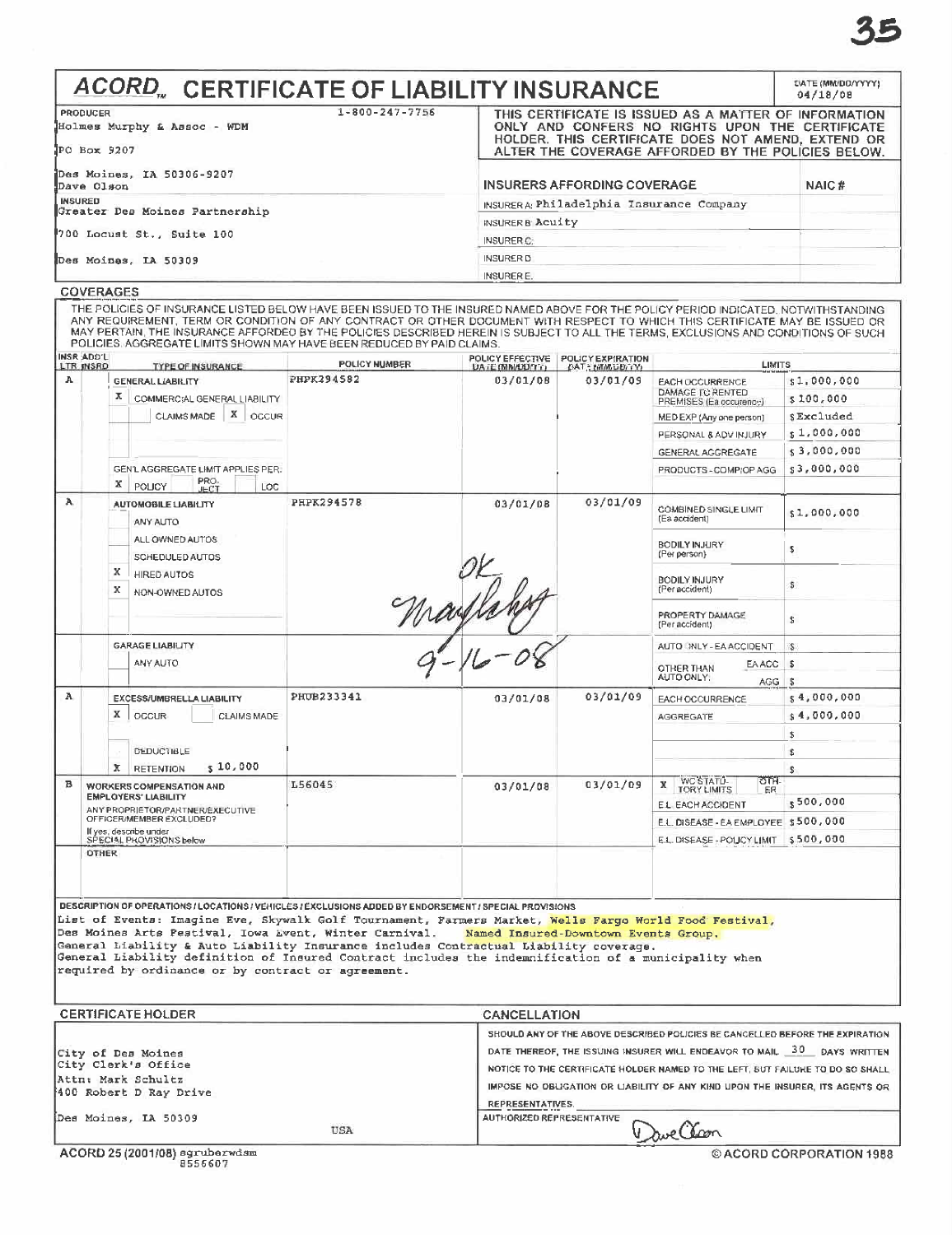

 $\tilde{\Sigma}_{\rm eff}$ 

MidAmerican Enargy Company CUSTOMER TECHNICIAN POB<sub>OX</sub> 857 Das Moines, Iowa 50306-0657

September 9, 2008

Beth Johnson Downtown Events Group 700 Locust St. Suite 100 Des Moines, Iowa 50309

Dear Ms. Johnson:

Re: Flag Banners for the World Food Festival

MidAmerican Energy Company is willing to grant The Downtown Events Group a license to use its utility poles for hanging flags across the street subject to the following:

1. The facilities included in this agreement arc located in the following described area:

Four (4) light poles on E. 5<sup>th</sup> Street from E. Grand Avenue to E. Locust Street.

- 2. The Downtown Events Group shall during the license period indemnify and hold harmless MidAmerican Energy Company, its parent, subsidiaries and affiliated companies and their agents, officers, and employees from and against any loss or damage to the facilities, all claims, actions, suits, proceedings, cost, expenses, damages and liabilities (including legal expense and including damage to property, injury to or death of any persons in any manner resulting from the use of the facilities if such liability is caused in whole or in part by using said utility poles by The Downtown Events Group and/or in whole or in parl by any act, omission or negligence of The Downtown Events Group and/or its agents, officers or employees.
- 3. The Downtown Events Group shall maintain insurance to cover the tisks specified in paragraph 2. The Downtown Events Group will provide MidAmerican Energy with a letter of self-insurance/insurance as proof of coverages required in paragraph 2.
- 4. The Downtown Events Group acknowledges that MidAmerican Energy Company MAKES NO WARRANTY OR REPRESENTATION, EXPRESSED OR IMPLIED, AS TO THE FITNESS, DESIGN, OR CONDITION OF THE FACILITIES OR THEIR FITNESS FOR ANY PARTICULAR PURPOSE THAT, MIDAMERICAN ENERGY HAS AGREED TO ALLOW THE DOWNTOWN EVENTS GROUP TO USE AND THE DOWNTOWN EVENTS GROUP UNDERSTANDS THAT THE FACILITIES ARE PROVIDED AS IS, WITH ALL FAULTS.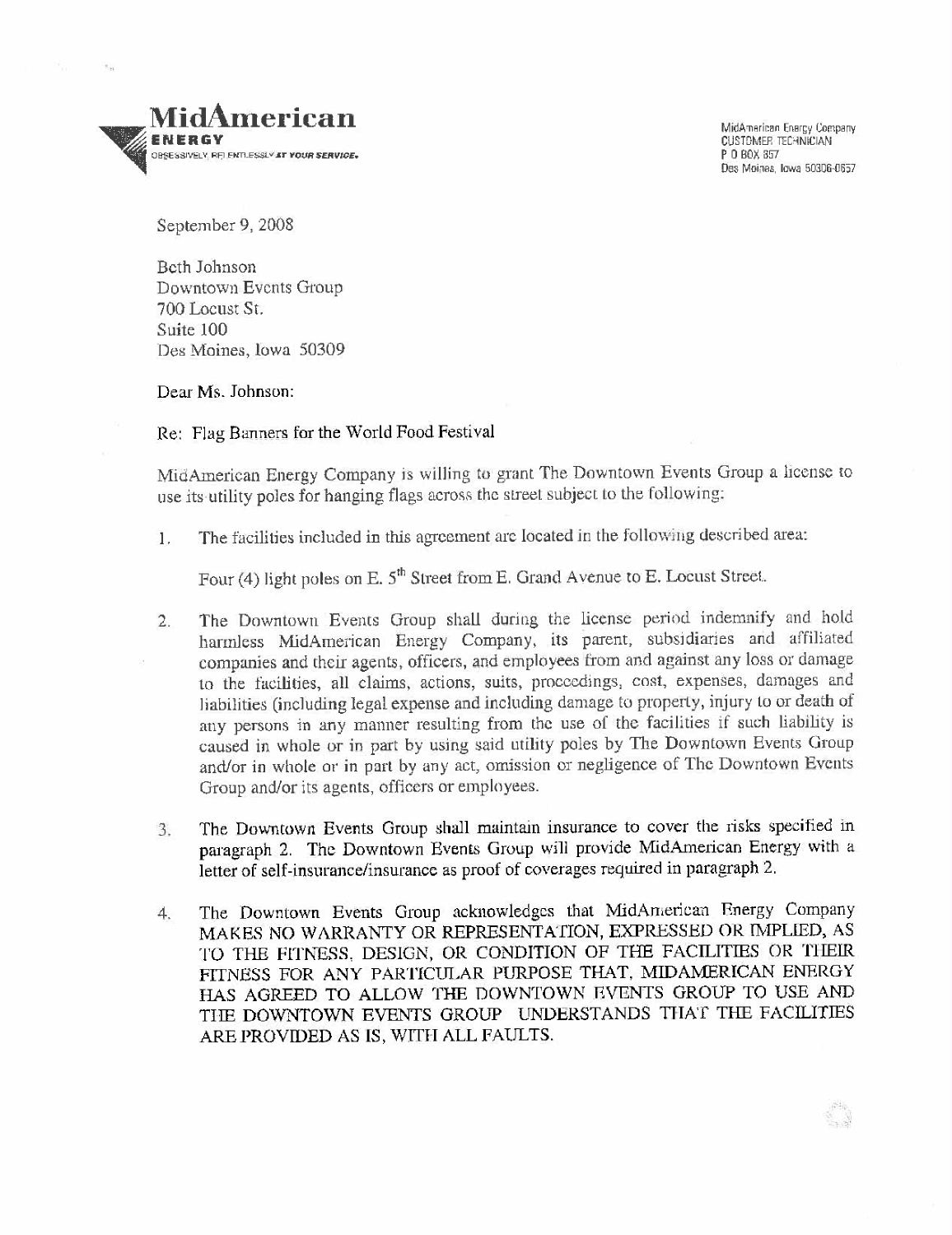September 9, 20U8 Pagc 2

5. The agreement shall become effective on October 8, 2008 and shall continue unless terminated by either MidAmerican Energy Company or The Downtown Events Group giving the other party thirty (30 days written notice of termination, or immediately without notice if The Downtown Events Group fails to comply with any provision of this agreement.)

Enclosed arc two copies of this license agreement. Please indicate your acceptance of the terms and conditions stated herein by dating and signing in the space provided below and return one original and a copy of your insurance certificate to me. If you have any questions or comments regarding this matter, please call me at 515-242-3914.

Sincerely, MidAmcrican Energy Company

*ans m. Howard*<br>James M. Howard Customer Technician

Accepted and agreed to this 17th day of <u>September</u>, 2008.

THE DOWNTOWN EVENTS GROUP<br>By: Besth Ophnson Tille: Production manager

JMH/skw 9/09/08

Uf a